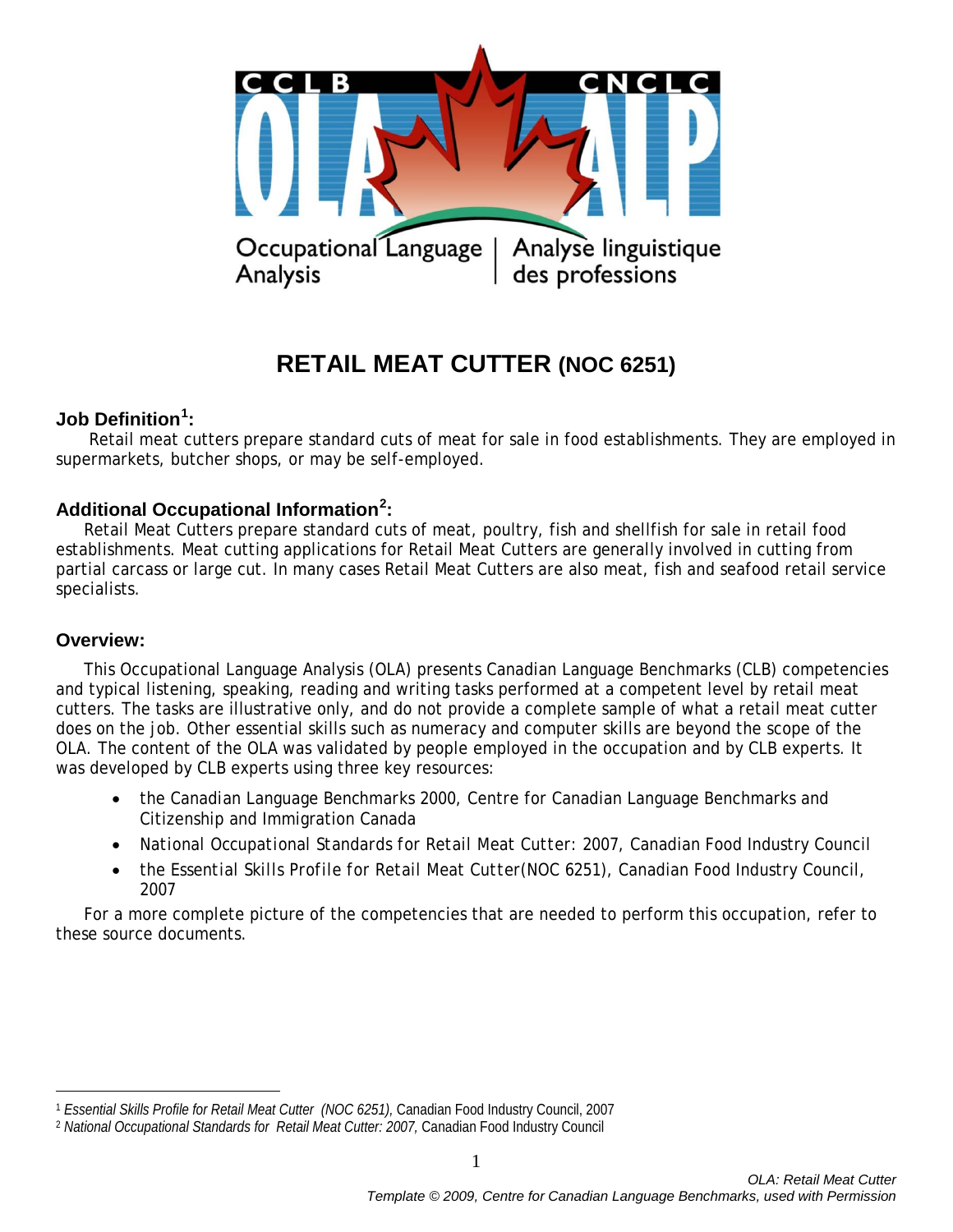#### **How to Read this Occupational Language Analysis:**

The titles, numbers and sequence of categories are based on the *Canadian Language Benchmarks 2000*, which address four major skill areas: Speaking, Listening, Reading and Writing. CLB competencies (language descriptors) are entered at the left margin and followed by a number indicating the benchmark level (1 – 12) for each competency. Sample occupational tasks (work/task descriptors)drawn from the Essential Skills Profile or the National Occupational Standards are indented and italicized underneath each competency and referenced to their source, as follows:

| <b>Task Source</b>                       | Reference                                          | Example                                                                                                         |  |
|------------------------------------------|----------------------------------------------------|-----------------------------------------------------------------------------------------------------------------|--|
| <b>Essential Skills Profile</b>          | $ES +$ the first letters of the profile<br>section | (ES-DU) = Essential Skills Profile, Document Use section                                                        |  |
| <b>National Occupational</b><br>Standard | $NOS +$ the section/subsection                     | $(NOS-2.01b)$ = National Occupational Standards - Skill 2;<br>Subskill 01; Supporting Knowledge and Ability (b) |  |

#### **Comparative Ratings:**

The following chart compares typical and most complex essential skills ratings for retail meat cutters, based on the Essential Skills Profile, to the corresponding range of CLB ratings, as suggested in the *Relating*  Canadian Language Benchmarks to Essential Skills: A Comparative Framework<sup>3</sup>. These are general ranges and there may be some language tasks that fall outside of this range.

| <b>Skill Area</b> | <b>Typical</b>          |            | <b>Most Complex</b>     |            |  |
|-------------------|-------------------------|------------|-------------------------|------------|--|
|                   | <b>Essential Skills</b> | <b>CLB</b> | <b>Essential Skills</b> | <b>CLB</b> |  |
| Speaking          | $1 - 2$                 | $5 - 8$    |                         | $6 - 8$    |  |
| Listening         | 1 - 2                   | $5 - 8$    |                         | 7 - 8      |  |
| Reading           | $1 - 2$                 | $3 - 6$    |                         | 7 - 9      |  |
| Writing           | $1 - 2$                 | 4 - 7      |                         | $6 - 7$    |  |

#### **Common Conditions of Communication:**

| Condition | <b>Description</b>                                                                                                                                                                 |  |
|-----------|------------------------------------------------------------------------------------------------------------------------------------------------------------------------------------|--|
| Purpose   | Providing customer service, taking/giving direction or information, marketing/selling,<br>documentation                                                                            |  |
| Audience  | Customers (typically one-on-one), co-workers, supervisors, inspectors                                                                                                              |  |
| Context   | Varied in type and pace; personal interaction, typically informal; can often be environmental noise<br>caused by meat cutting equipment, store music and the public address system |  |
| Topic     | Typically concrete and familiar, specialized and technical                                                                                                                         |  |
| Mode      | Usually face-to-face, by phone (occasionally)                                                                                                                                      |  |

<sup>3</sup> *Relating Canadian Language Benchmarks to Essential Skills: A Comparative Framework*, Centre for Canadian Language Benchmarks, 2005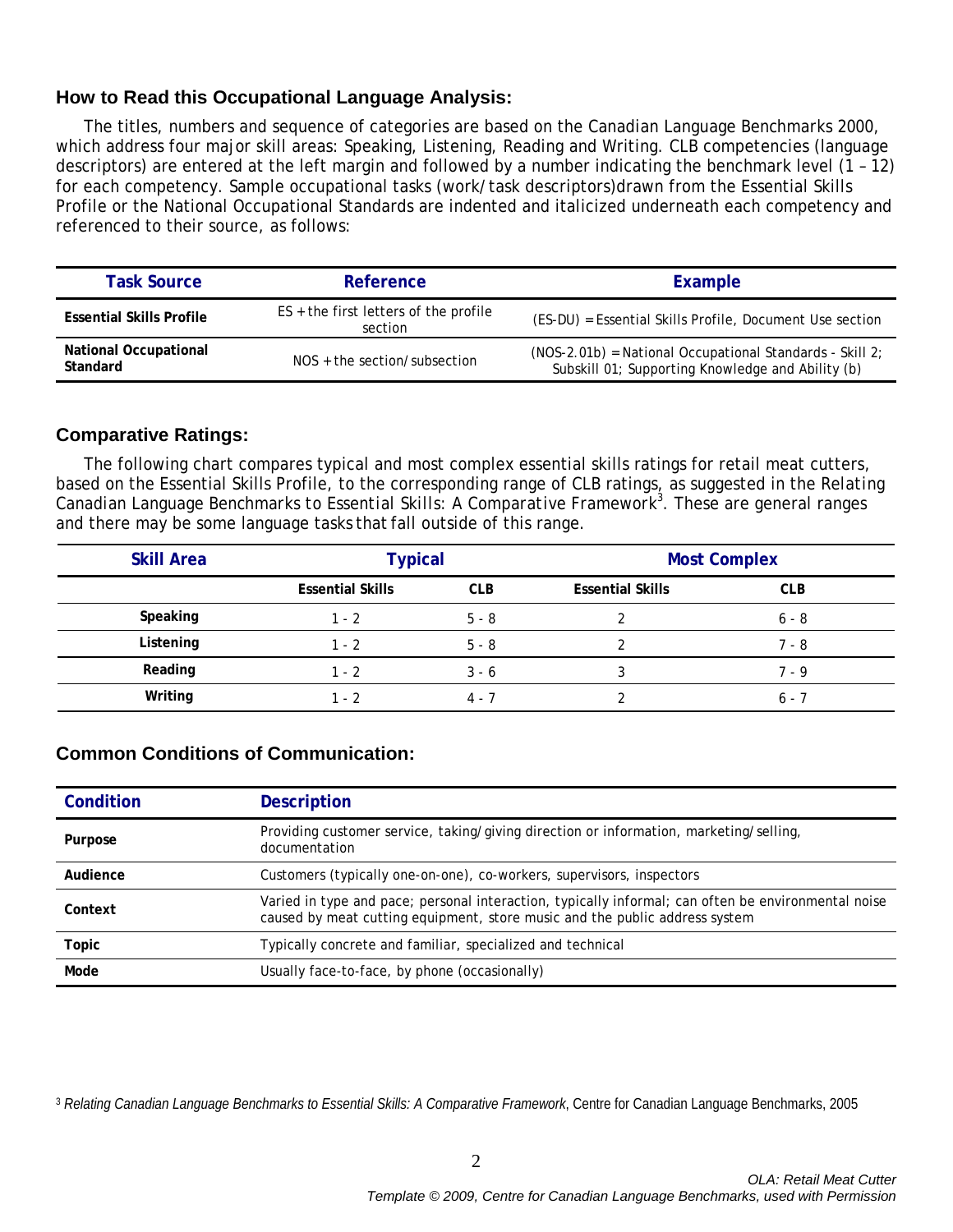# **I. Social Interaction**

### **Interpersonal Competencies**

#### **Greet, introduce self and ask about the other person. (CLB 3)**

*great customers with a smile, remember names of repeat customers, offer assistance (NOS-1.02b)* 

#### **Open, close and respond to short casual small talk. (CLB 4)**

- *greet customers immediately and courteously; acknowledge customers waiting in line; establish rapport with customers, e.g., initiate conversation; introduce self in a professional and friendly manner; use customer's name if known (NOS 2.03c)*
- **Leave a short simple message. (CLB 4)**
	- *leave voicemail (NOS-4.07i)*

#### **Open, maintain and close a short routine formal conversation. (CLB 6)**

- *interact with customers [requiring] knowledge of meat qualities, food safety, and customer preferences (ES-OC)*
- *respond to customer questions and comments (ES-WWO)*

#### **Respond to a minor conflict or complaint. (CLB 8)**

- *handle customer issues respectfully focussing on a solution, response and/or resolution (NOS-2.02i)*
- *speak politely to disruptive customers, e.g., do not be rude or argumentative, attempt to diffuse the situation (NOS-6.08b)*
- *may discuss shipment errors with suppliers, such as items being included on invoices but no included in shipments (ES-OC)*

#### **Conversation Management**

#### **Encourage others in a conversation by showing interest. (CLB 5)**

- *establish rapport with customers, e.g., initiate conversation (NOS-2.03e)*
- *encourage/support others (NOS- 3.04h)*
- *indicate an interest in what other person has to say (NOS-4.01a)*

#### **Encourage conversation by adding supportive comments. (CLB 6)**

- *interact sincerely, e.g., avoid being condescending (NOS-1.08d)*
- *encourage speaker to keep talking, e.g., nod head, say words like "yes", "uh-huh", "okay", "I see" (NOS-4.03a)*

#### **Confirm own comprehension. (CLB 7)**

- *ask questions to confirm understanding (NOS-4.01a)*
- *confirm understanding by asking questions or repeating message in own words (NOS-4.03a)*

#### **Use a number of strategies to keep the conversation going: hold the floor; resume after interruption; change topic. (CLB 7)**

*use effective non-verbal communication, e.g., body language such as posture, gestures, or facial expressions (NOS-4.02h)*

# **Phone Competencies**

#### **Take live phone messages with five to seven details. (CLB 7)**

 *communicate by telephone: answer telephone promptly and professionally; take accurate and detailed messages, e.g., repeat information; take orders for products/services (NOS-4.07a)*

#### **Carry on a brief phone conversation in a professional manner. (CLB 8)**

*use a telephone, for example, placing an order with a supplier (ES-OC)* 

# **II. Instructions**

#### **Give sets of simple everyday instructions and directions. (CLB 4)**

- *inform other workers or demonstrate to them how tasks are to be performed (ES-WWO)*
- *give instructions (NOS- 4.04h)*
- **Give an extended set of sequentially presented simple clause instructions/directions on daily routine actions. (CLB 5)**
	- *assign routine tasks to other workers (ES-WWO)*
	- *explain workplace tasks, e.g., training new staff (NOS-4.04i)*

#### **Give clear instructions and directions related to moderately complex familiar technical and non-technical tasks. (CLB 7)**

*give instructions, orders, or requests by telephone (NOS-4.07h)*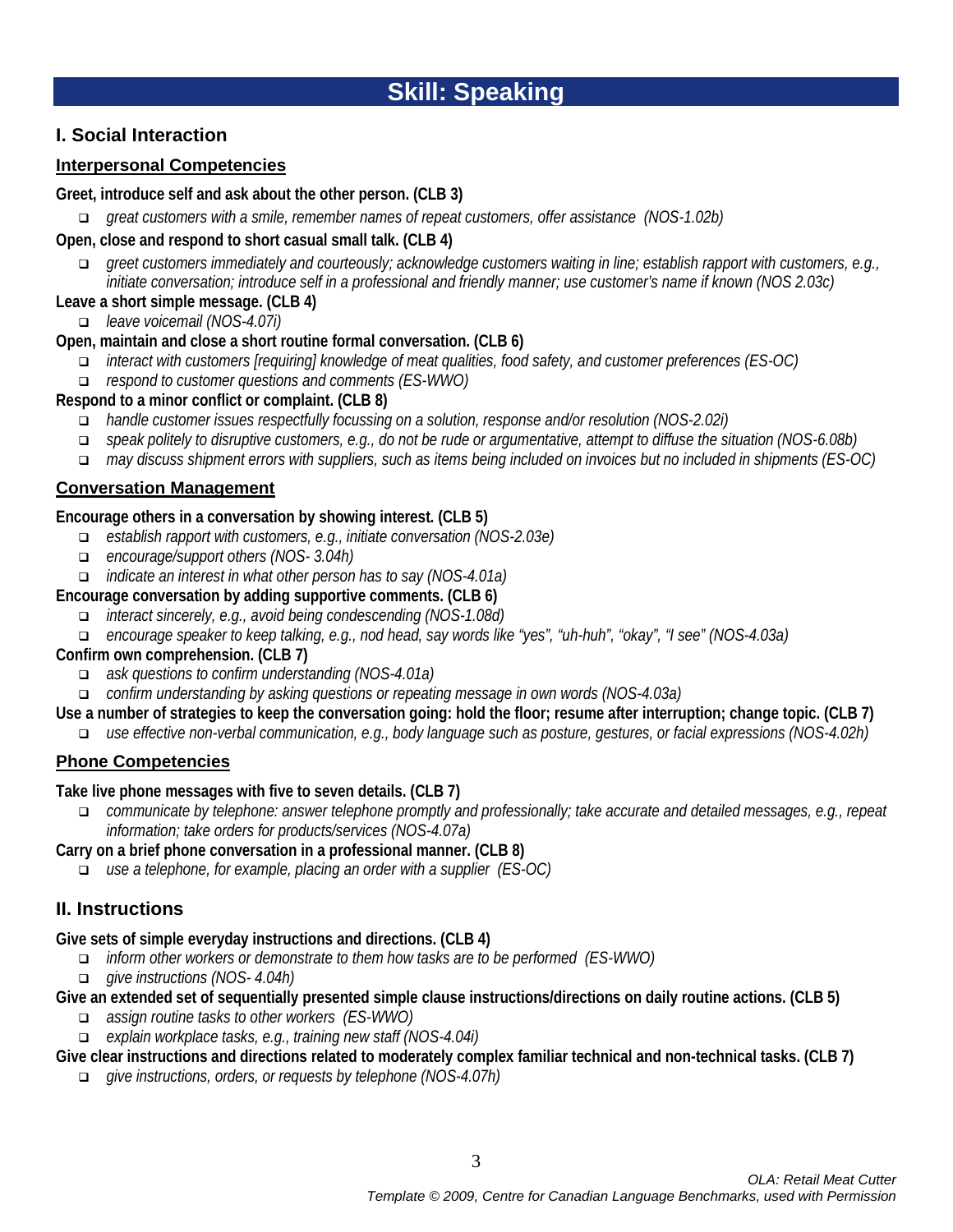# **III. Suasion (Getting Things Done)**

#### **Ask for, offer, and accept assistance. (CLB 3)**

- *offer to help co-workers when necessary (NOS-1.02g)*
- *ask for assistance or guidance (NOS-1.04h)*
- *offer extra assistance if required, e.g., open doors, carry packages (NOS-2.07f)*
- *ask for assistance with awkward or very heavy items (NOS-6.06g)*

#### **Request, accept or reject goods or services, assistance or offer in a service or sales situation. (CLB 4)**

- *receive customer complaints about poor quality of specific cuts of meat. They respond by examining meat, offering customer a better quality of cut for same price, and may give money back after purchase (ES-TS)*
- *ask the supervisor, manager or customer for specific number of cuts required for a large event order (ES-TS)*
- *order and receive supplies (ES-WWO)*

#### **Give simple informal advice. (CLB 5)**

- *recommend cooking times, temperatures for products, rest times, and how to test for doneness (NOS-12.04e)*
- *recommend carving techniques (NOS-12.04f)*
- *offer suggestions for preparing product (NOS-2.02h)*
- *identify appropriate cooking techniques for each type of product (NOS-12.04a)*

#### **Call for emergency assistance. (CLB 5)**

- *call for help, e.g., dial 9-1-1 (NOS-6.07b)*
- *contact emergency personnel (NOS-6.07b)*

#### **Make a simple formal suggestion; provide reason. (CLB 6)**

- *discuss products and make recommendations for customer consideration. For example, they advise customers on how to break down a side of beef and what to do with different cuts (ES-OC)*
- *use suggestive selling techniques, e.g., make recommendations, provide samples, describe new/special products; suggest add-ons, e.g., sauces; use cross-selling techniques, e.g., suggest complementary products such as prawns with steak (NOS-2.09a)*
- *suggest point-of-sale items to complement meats and other products, e.g., sauces, seafood (NOS-12.02c)*
- *recommend meat enhancement techniques to accompany cooking methods (NOS-12.04c)*

#### **Make a verbal request for an item. (CLB 6)**

- *use intercom to request manager's presence in meat department (ES-OC)*
- *contact maintenance to request a repair to the equipment or fix the equipment , if appropriate (ES-TS)*
- *make requests, e.g., ask for help/assistance (NOS-4.04f)*

#### **Give and respond to a warning; discourage others. (CLB 7)**

*warn others of hazards (NOS-6.01i)*

#### **Request a word. Ask for and respond to recommendations or advice. (CLB 7)**

- *discuss expectations, satisfaction with products, events, and any special instructions (ES-OC)*
- *explain differences between cuts of beef to customer (ES-OC)*
- *encourage/obtain feedback from customers (NOS-2.20f)*

#### **Make an extended suggestion on how to solve an immediate problem or make an improvement. (CLB 7)**

- *report poor quality of meat from a supplier to management or deal with the supplier directly, taking into consideration the size of order, previous history of orders with the supplier, and effects on customer orders (ES-TS)*
- *make suggestions on improving work processes (ES-WWO)*

#### **Indicate problems and solutions in a familiar area. (CLB 8)**

- *handle customer concerns/complaints; thank customer for bringing problem to [their] attention; apologize for error or inconvenience; resolve problem, e.g., suggest possible solutions, seek customer's approval of alternatives, take action; follow up with customer if everything was alright next time he/she is in the store (NOS-2.11g)*
- *identify possible solutions, negotiate solution/alternatives (NOS-1.09d)*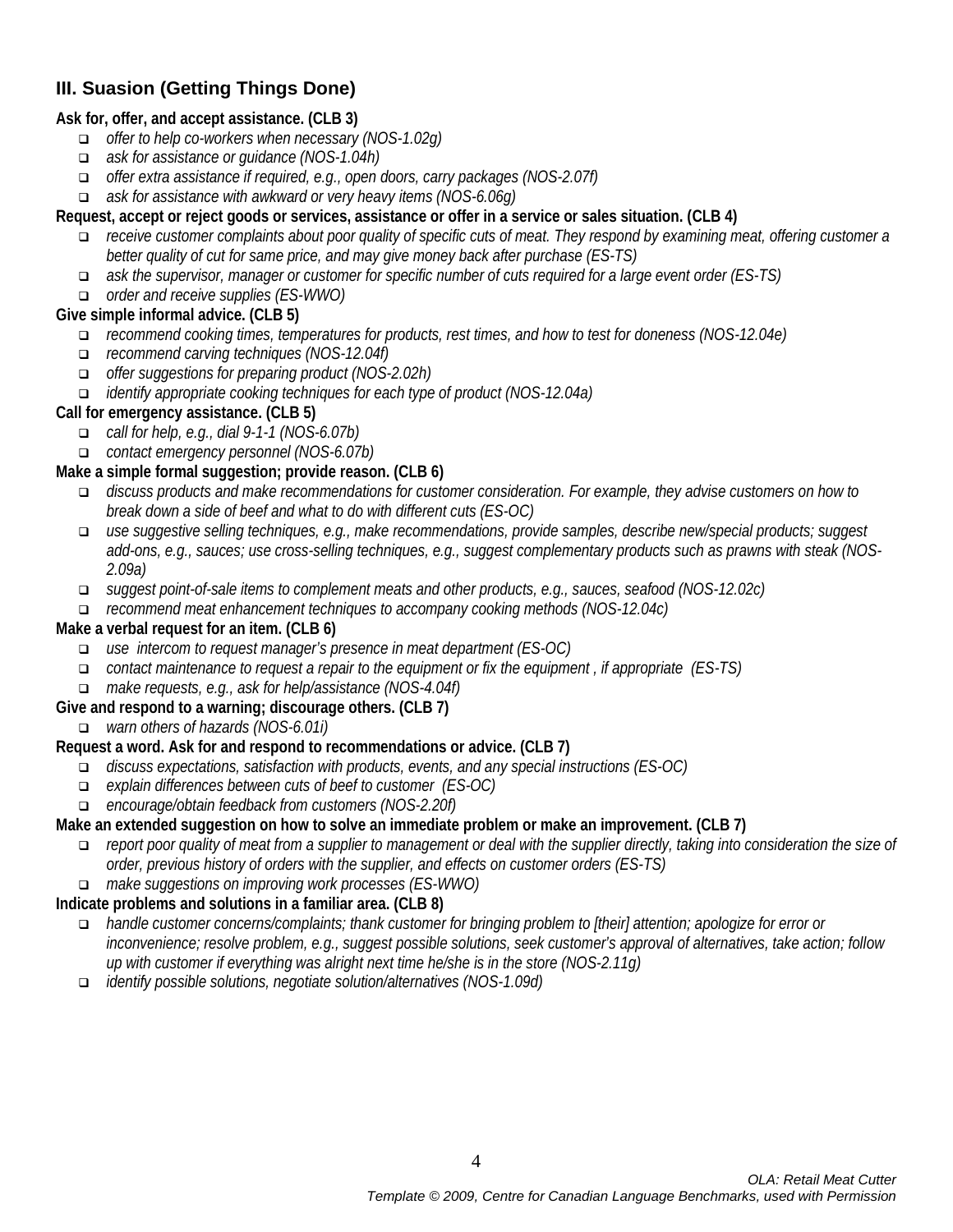# **IV. Information**

# **Presentations**

#### **Describe a daily routine. (CLB 5)**

- *describe products/services offered (NOS-1.04d)*
- *describe own level of authority (NOS-3.02e)*
- **Relate a detailed sequence of events from the past; tell a detailed story, including reasons and consequences. (CLB 6)**
	- *be accurate and factual, e.g., present the facts, state when information is a personal opinion (NOS-1.06e) inform supervisor of concern/complaint and how it was resolved (NOS-2.11k)*

#### **Describe and compare people, places etc. (CLB 6)**

- *speak fairly about competitors, i.e., other companies (NOS-1.06h)*
- *describe standard offerings and specials, e.g., daily specials, special promotions, seasonal offerings (NOS-2.05a)*
- *describe new products to attract customers, e.g., provide samples, point out features and benefits (NOS- 2.06g)*
- *use descriptive words (adjectives, adverbs) and examples to clarify meaning (NOS-4.04c)*
- *describe other characteristics of meat, including dark-cutters, moisture, colour, tenderness and marbling; describe nutritional components/value of meat, e.g., protein, carbohydrate, fat, cholesterol; describe aging process (NOS-11.01a-e)*

#### **Describe a simple process. (CLB 6)**

- *describe services offered, e.g., special orders, catering, delivery (NOS-2.05b)*
- *explain product grading system to customers (NOS-2.06e)*
- *describe techniques for minimizing cross-contamination, e.g., do not allow products to leak or seep, store different types of products separately such as cooked food, raw meat, and dry goods (NOS-9.05e)*
- *describe dry heat processes; describe moist heat process; describe cooking in liquid; describe cuts/products that are suitable for microwave cooking; describe types of doneness for all species; describe low-heat cooking of meats (NOS-12.03a-f))*
- *describe common causes of accidents, e.g., inattention, poor condition of tools, using inappropriate tool for task at hand (NOS-14.01d)*

#### **Describe a moderately complex process. (CLB 7)**

- *define WHMIS, i.e., Workplace Hazardous Materials Information System; describe importance of WHMIS, e.g., prevention of chemical accidents, prevention of food contamination; prevention of injury to workers, coworkers or customers (NOS-6.02a)*
- *describe types of micro-organisms, including bacteria, viruses, parasites, moulds, yeasts; describe consequences of bacterial growth, e.g., food breakdown, spoilage, illness and how this applies to your work; describe transmission of bacteria, e.g., through coughing, sneezing, improper hand washing, open sores/cuts (NOS-8.01a-c)*
- *describe procedures to reduce risk to customers, e.g., follow recipes, be aware of ingredients, label products, maintain allergen-free equipment, avoid cross contamination of products and species (i.e., chicken, pork, beef, and fish) (NOS-8.02e)*
- *describe sources and transmission of food-borne illness; describe prevention of food-borne illness, e.g., thorough cooking, appropriate temperature (NOS- 8.03f-g)*
- *describe general guidelines and legislation for storage, e.g., temperature, air circulation, stock rotation, keeping dry goods free of moisture, storing product at least 6 inches off floor, use only food-grade containers (NOS-9.05a)*

#### **Interaction One-on-One**

#### **Ask for and provide information related to routine daily activities (e.g., personal, family, others, work). (CLB 5)**

- *talk to delivery personnel about incomings shipments or to make shipping arrangements (ES-OC)*
- *notify supervisor if first aid/burn treatment supplies need replenishing (NOS-6.07a)*
- *report potentially unsafe conditions, e.g., damaged saw, grinder, auto and hand wrappers and cube machines, rough surfaces, burned out lighting , broken floor tiles (NOS-6.01g)*
- *repeat order back to customer to ensure accuracy (NOS-2.07c)*
- *arrange pick-up/delivery times if applicable (NOS-2.07d)*

#### **Ask for and provide information in an interview related to daily activities. (CLB 6)**

- *may discuss products with suppliers, including quantities, prices, discounts, shipping, invoicing and satisfaction policies (ES-OC)*
- *ask clarifying questions to ensure comprehension of customer request (NOS- 2.07b)*
- *ask or invite clarifying questions, solicit feedback (NOS-4.04d)*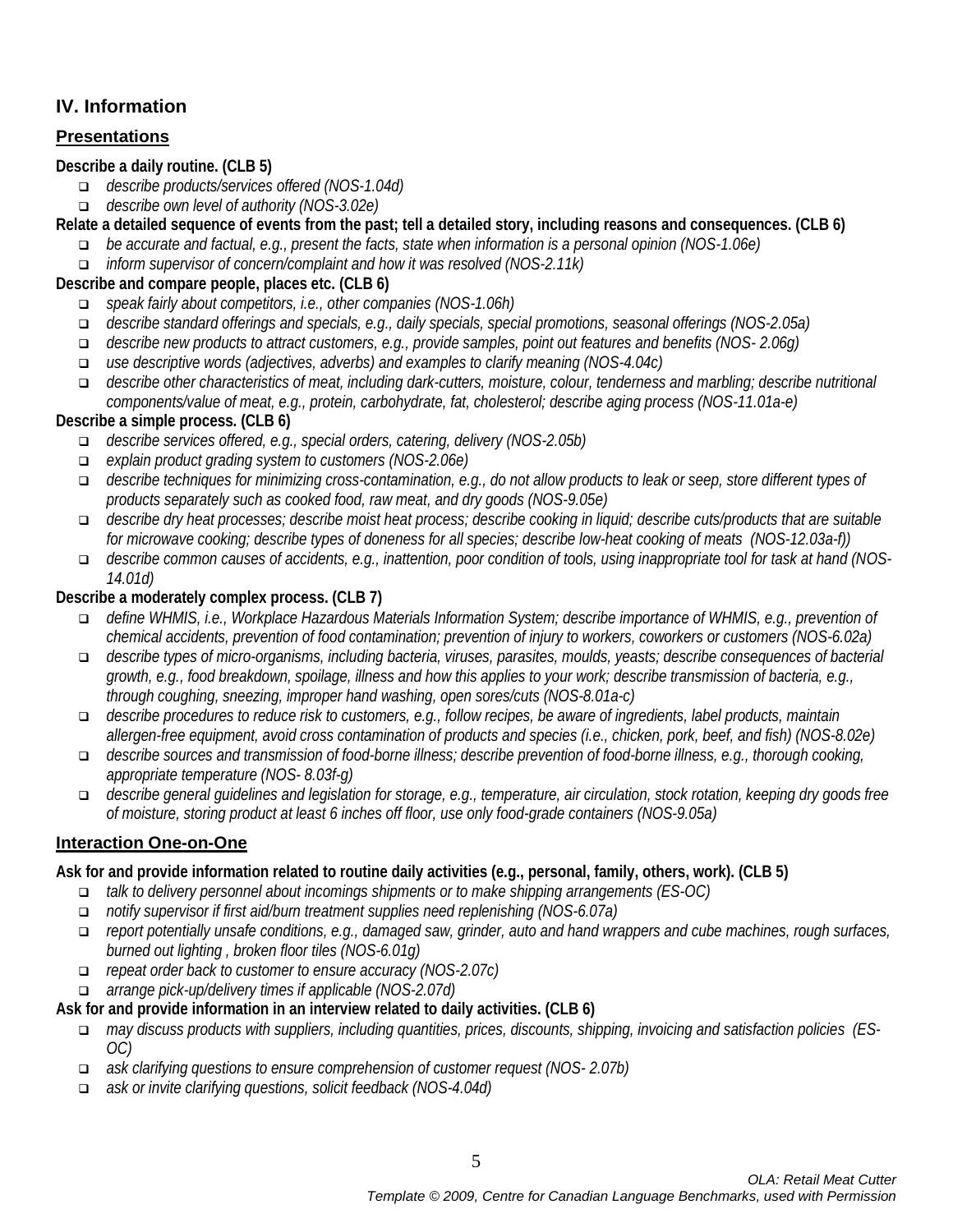**Ask for and provide detailed information related to personal needs, varied daily activities and routine work requirements. (CLB 7)**

- *notify supervisor immediately of discrepancies or problems (NOS-19.01k)*
- *report potential security concerns, e.g., loiterers, suspicious behaviour, unsecured access (NOS-6.08a)*
- *respond to security situations; contact security personnel and/or supervisor (NOS-6.08b)*
- *interact with co-workers and management to exchange information about tasks and to co-ordinate work. For example to ask*  what needs to be cut, discuss where certain types of meat should be placed in the coolers, or how long a certain piece of meat *has been aged (ES-OC)*
- *coordinate their tasks with other members of the meat department such as wrappers, clerks, and other meat cutters (ES-WWO)*

**Ask for and/or provide detailed information related to personal needs, varied daily activities and routine work requirements. (CLB 8)**

- *interact with management to discuss issues with customers, co-workers, delivery personnel or suppliers (ES-OC)*
- *use questioning techniques to assess customer needs, e.g., probing questions, leading questions (NOS-2.04c)*
- *provide feedback, e.g., positive and constructive (NOS- 3.04q)*
- *share knowledge and skills with coworkers (NOS-1.04l)*
- *share knowledge and experiences (NOS- 3.04d)*

#### **Interaction in a Group**

**Participate in a small group discussion/meeting on non-personal familiar topics and issues: express opinions, feelings, obligation, ability, certainty. (CLB 6)**

- *participate in team meetings (NOS-3.04p)*
- *participate in in-house training programs, staff meetings, and skill development programs (NOS-1.04k)*

**Participate in a small group discussion/meeting: express opinions and feelings; qualify opinion, express reservations, approval and disapproval. (CLB 7)**

*may participate in staff meetings to discuss improvements in processes (ES-OC)*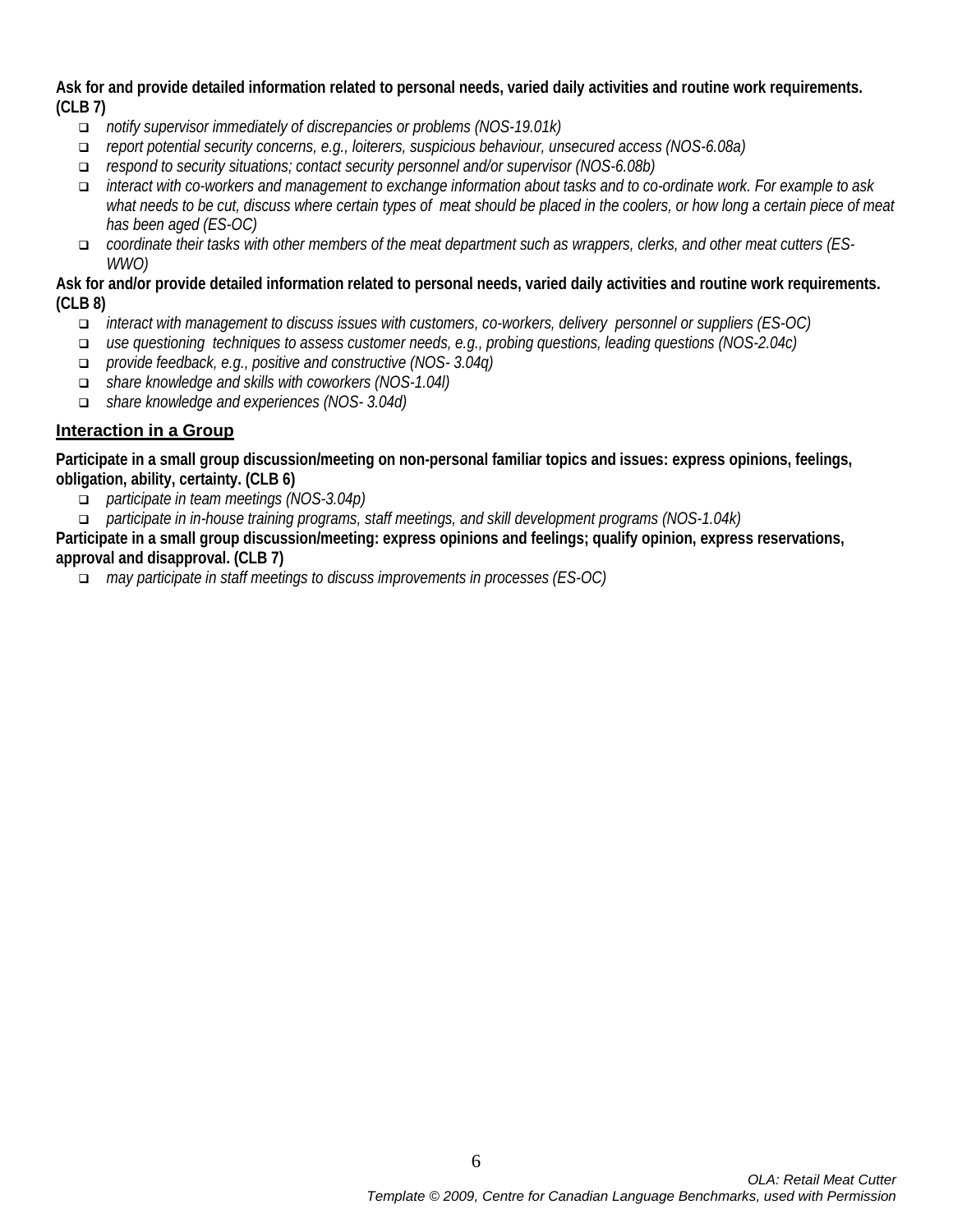# **Skill: Listening**

# **I. Social Interaction**

**Identify stated and unspecified details, facts and opinions about situation and relationship of participants containing expression of and response to gratitude and appreciation, complaint, hope, disappointment, satisfaction, dissatisfaction, approval and disapproval. (CLB 7)**

 *handle customer concerns/complaints; demonstrate effective listening techniques; demonstrate empathy; determine details of concern/complaint; be objective and unbiased (NOS-2.11c)*

## **II. Instructions**

**Understand sets of instructions related to simple technical and non-technical tasks. (CLB 7)**

- *assist Agent/Inspector, e.g., take directions from Manager… follow up as required, e.g., adjusting tares, cleaning areas identified by Agent/Inspector (NOS-5.03b,e)*
- *cooperate with emergency personnel, e.g., follow procedures for evacuation (NOS-6.07b)*
- **Understand simple messages left on voice-mail (with five to seven details). (CLB 7)**
	- *take messages from voicemail (NOS-4.07j)*

# **III. Suasion (Getting Things Done)**

**Demonstrate comprehension of details and speaker's purpose in suggestions, advice, encouragements and requests. (CLB 6)**

- *obtain feedback from customers (NOS- 2.02f)*
- *be responsive to customer requests; assure customers that they have been heard (NOS- 2.02g)*
- *listen attentively (NOS-2.04d)*
- *interpret and respond to feedback (NOS-4.04e)*

## **IV**. **Information**

**Demonstrate comprehension of the gist, factual details and some inferred meanings by listening to a descriptive or narrative text. (CLB 5)**

 *listen to recorded messages (e.g., voicemail) to derive key message/important point (NOS-4.03b)* **Identify main ideas, supporting details, statements and examples in a descriptive or narrative presentation, or in a group interaction (e.g., meeting, discussion). (CLB 6)**

*attend staff meetings and orientations (NOS-5.02d)*

**Identify main idea (which is not explicitly stated) organization and specific details in extended oral presentations. (CLB 8)**

*take training in first aid and emergency procedures, if required (NOS-6.07a)*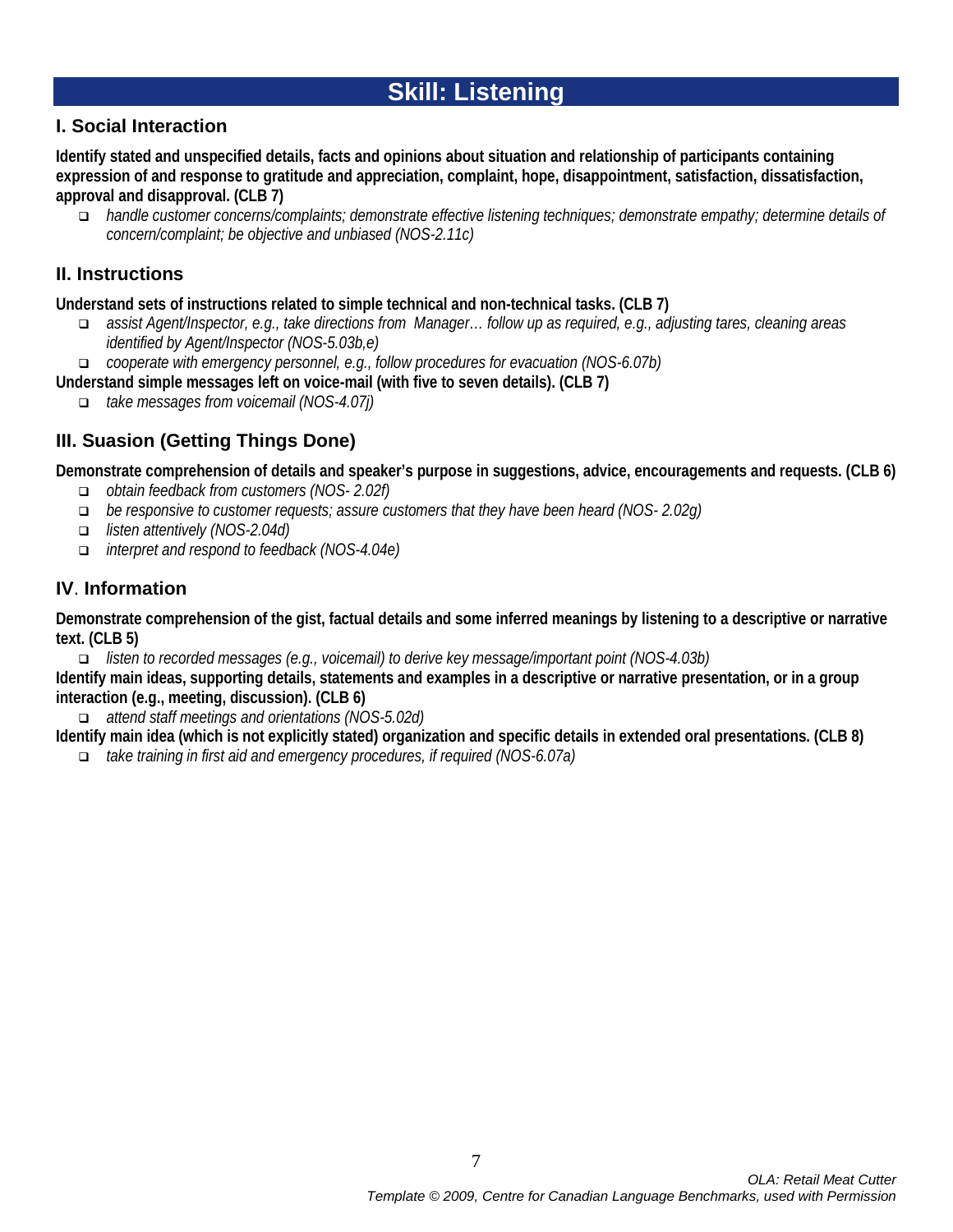# **Skill: Reading**

# **I. Social Interaction Texts**

No communication tasks for this category were found in the source documents. These tasks may, in fact, exist for this occupation and will require individual assessment in each work context.

# **II. Instructions**

#### **Follow one- to six-step common everyday instructions and instructional texts. (CLB 4)**

- *may read orders or notes attached to order forms for instructions about cuts, quantities and weights (ES-RT)*
- *read ingredients on package nutritional labels (ES-RT)*
- *follow cleaning schedule (NOS-10.02b)*

#### **Understand and follow moderately complex written instructions for seven to 10-step procedures. (CLB 5)**

- *may read recipes for special orders, such as sausages (ES-RT)*
- *read and follow safety checklist for using hand tools (NOS-14.02c)*
- *read and follow safety checklist, e.g., check electrical connections and plugs, ensure adequate lighting, keep equipment operation away from water or wet surfaces, check safety guides and grinder plates (NOS-14.03c)*
- *follow checklist procedures to ensure that system is operating correctly (NOS-9.08f)*

#### **Understand/follow moderately complex everyday texts. (CLB 5)**

- *read company cutting specifications such as size of outside fat trim for beef (ES-RT)*
- *check handling instructions, e.g., refrigerate immediately (NOS-19.01h)*

#### **Follow a set of common everyday instructions (up to 10 steps) when not presented completely in point form: sequence/order must be inferred. (CLB 6)**

*read labels of cleaning products carefully, e.g., note WHMIS symbols and classifications (NOS-10.03a)*

#### **Follow a set of written instructions on 10- to 13- step everyday procedures related to simple technical and non-technical tasks. (CLB 7)**

- *follow manufacturer's instructions for operating electric equipment/tools (NOS-6.01j)*
- *follow written instructions for use and maintenance of equipment (NOS-6.04b)*
- *follow employer policies and procedures for safe food handling (NOS-9.01a); for appropriate attire and protective equipment (NOS-9.02a); for quality control (NOS-9.04b)*
- *follow recipes accurately for adding meat or seafood and other ingredients (NOS-16.02b)*

#### **Follow an extended set of multi-step instructions for established process. (CLB 8)**

- *read Material Safety Data Sheets (MSDS), looking for specific details; follow handling, storage, and disposal guidelines for chemical and cleaning products (NOS-6.03b)*
- *read manufacturer's instructions for disassembly and cleaning for tools and equipment (NOS-10.03b)*

#### **Follow coherent extended instructional directions. (CLB 8)**

- *follow company policies and procedures regarding HACCP (NOS-9.08d)*
- *read employer policies and procedures regarding emergency preparedness and response (NOS-6.07a)*

# **III. Business/Service Texts**

#### **Find information in formatted texts: forms, tables, schedules, directories. (CLB 3)**

- *identify WHMIS symbols (NOS-6.02c)*
- *check packaging and expiry dates; identify/remove out of date products (NOS-9.04d)*
- *identify UPC bar code and other components of labels (NOS-17.06c)*

#### **Get information from short business brochures, notices, form letters and flyers. (CLB 3)**

- *identify safety, hygiene and hazard symbols and warning phrases on signs. For example, they refer to 'wash hands' signs in work area, and washrooms (ES-DU)*
- *refer to labels to ensure shipments contain correct items (ES-DU)*
- *verify important details on coupons, e.g., expiry date (NOS-2.12f)*
- *verify prices, e.g., flyers, in-store prices, coupon items (NOS-17.05d)*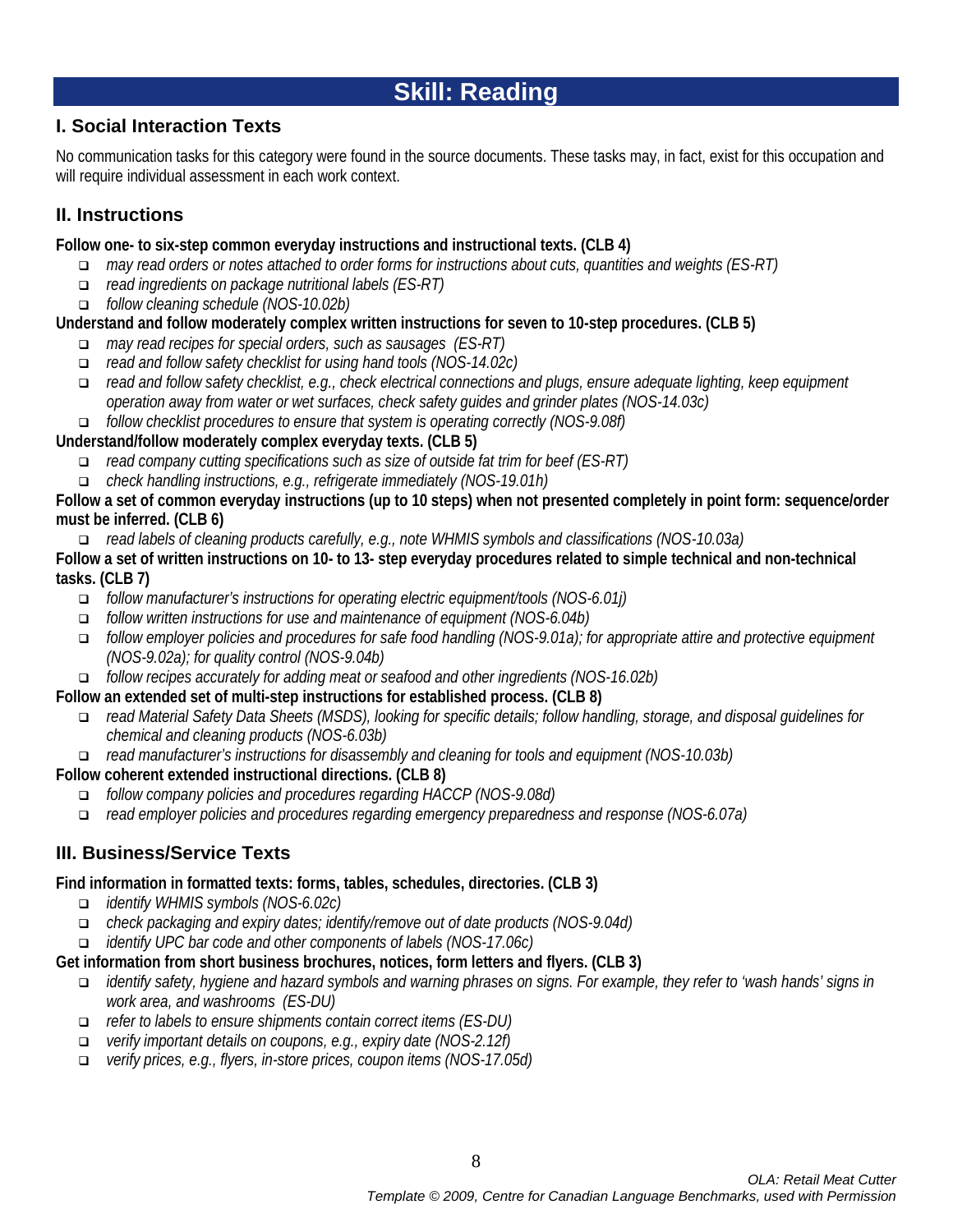#### **Find information in formatted texts: forms, tables, schedules, directories. (CLB 4)**

- *may read notes on order forms to determine special instructions on type and amount of meat to cut (ES-RT)*
- *refer to shift schedules to determine hours of work (ES-DU)*
- *read product information and packaging, labels, and other product documentation (NOS-4.06a)*
- *follow cleaning schedule; clean all food-contact surfaces after each use and other surfaces according to regular cleaning schedule (NOS-10.02b)*
- *check labels of incoming product for damage, breakage, spoilage, or substitutions (NOS-19.01g)*

**Get information from short business brochures, notices, form letters and flyers. (CLB 4)**

- *read notes and memos on the bulletin board concerning orders, sales campaigns, inventory levels, shifts, changes in policies, or dates of meetings (ES-RT)*
- *read brief product descriptions in flyers or catalogues before placing orders (ES-RT)*
- *read flyers and advertisements (NOS-4.06c)*
- *check advertised prices to ensure accuracy (NOS-17.05b)*
- *look up product codes if using Price Look Up (PLU) system (NOS-17.05c)*

**Identify factual details and some inferred meanings in moderately complex business/service texts, including formatted texts. (CLB 5)**

- *locate weight and cut of meat, type of meat, delivery date on supplier order lists. They check if order forms contain all details required (ES-DU)*
- *read shipping and receiving forms and packing slips (ES-DU)*
- *read memos, bulletins, short messages, log book entries (NOS-4.06b)*
- *read bulletins, memos and updates from regulatory agencies (NOS-5.02g)*
- *ensure that signs/tickets/labels are accurate (NOS-18.02g)*

**Identify factual details and some inferred meanings in moderately complex texts containing assessments, evaluations, advice. (CLB 7)**

- *read company policies, health and safety guidelines, and instructions to ensure the requirements are met. For example, read an internal food safety handbook (ES-RT)*
- **Locate three or four pieces of information in moderately complex formatted texts. (CLB 7)**
	- *refer to training manuals and workplace regulations as needed (NOS-4.06d)*

#### **Identify factual and inferred meanings in written proposed solutions, recommendations and proposals; and in statements of rules, regulations, laws and norms of behaviour. (CLB 8)**

- *refer to food handling and meat cutting regulations, manuals, and training materials to understand how products should be properly managed including how to receive, store, and cut meat (ES-RT)*
- *obtain and read legislation and regulations, e.g., from employer, supervisor, library, industry associations (NOS-5.02a)*

# **IV. Informational Texts**

**Get the gist, key information, and important detail of simple explicit one- to two-paragraph texts. (CLB 3)**

- *read log book entries (NOS-4.06b)*
- **Show comprehension of a one-page moderately complex descriptive/narrative on a familiar topic. (CLB 6)**
	- *may upgrade their knowledge by reading corporate magazines (ES-CL)*

#### **Information Literacy/Reference and Study Skills Competencies**

**Access and locate information through tables of content, indexes and glossaries. (CLB 5)**

*refer to an index of catalogues to find poultry product descriptions, pricing and order deadlines (ES-TS)* 

**Demonstrate comprehension of moderately complex tables, graphs, diagrams, and flow charts (CLB 7)**

 *may refer to merchandising diagrams that lay out how meat products should be displayed in the cases including tray size, measurements, shelf alignment, and placement of shelf tags (ES-DU)* 

#### **Access and locate three or four pieces of information in on-line electronic reference sources (e.g., World Wide Web, library databases), if available, or from print reference sources. (CLB 7)**

- *may look up store codes and pries for meat products in binders, on the internet or on a company intranet (ES-TS)*
- *seek specific meat cutting procedures and preparation techniques from supplier and food safety websites (ES-TS)*
- *may use the Internet. For example, they may access meat and food handling-related web sites such as the Beef information Center site. (ES-CU)*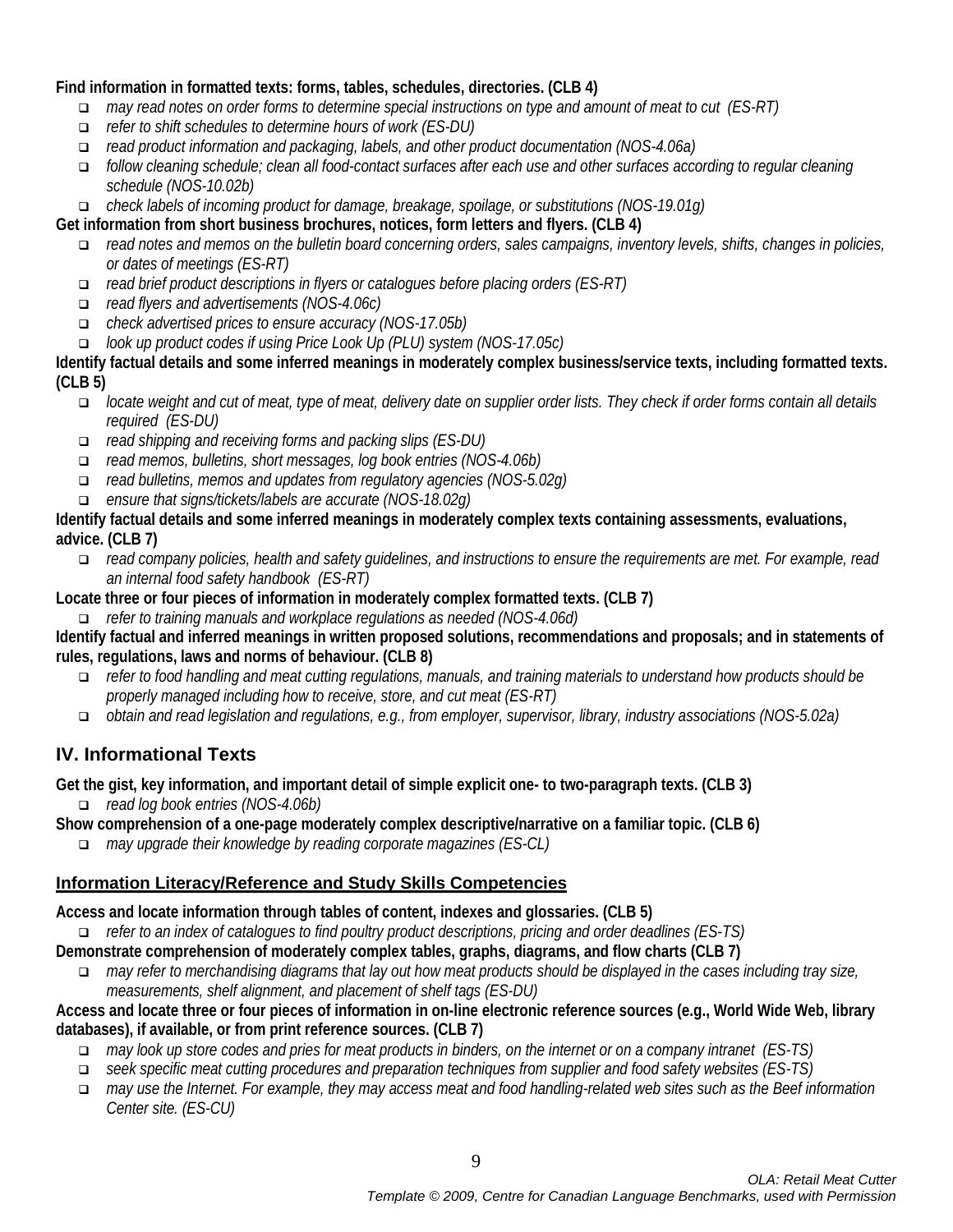# **Skill: Writing**

# **I. Social Interaction**

No communication tasks for this category were found in the source documents. These tasks may, in fact, exist for this occupation and will require individual assessment in each work context.

# **II. Recording/Reproducing Information**

**Copy short texts to record information for personal use, or to complete tasks, or to learn information. (CLB 4)**

*complete reminder notes to self (NOS-4.05a)*

**Take live phone messages, voice mail messages or pre-recorded information with five to seven details. (CLB 5)**

- *take messages from voicemail (NOS-4.07j)*
- *answer telephone … take accurate and detailed messages…take orders for products/services (NOS-4.07a)*
- **Take notes from an oral presentation or a page of written information. (CLB 6)**
	- *complete notes from a training session (NOS-4.05a)*

# **III. Business/Service Messages**

#### **Fill out simple forms. (CLB 3-4)**

- *fill in date, time, type of meat, and cuts to be produced on cutting list (ES-DU)*
- *label chemical and cleaning products when transferred from original container (NOS-6.03d)*
- *record temperature in log book if applicable (NOS-9.06f)*
- *label products and ingredients (NOS-16.02f)*
- *log temperature on invoice (NOS-19.01e)*

#### **Convey simple business messages as written notes. (CLB 3-4)**

- *make a note on a record of deviation (NOS-9.04h)*
- *mark damaged or spoiled product with delivery date/time in log book (NOS-19.01f)*
- *add data to an exiting order sheet that has been created by the department or store manager. (ES-CU)*
- *complete log books (NOS-4.05a)*

#### **Fill out forms. (CLB 5)**

- *complete order forms specifying customer name, product description, quantities and weights of cuts. They complete temperature control, cleaning, floor maintenance, inspection of powered equipment, and monthly inventory forms that require entering numbers and checking boxes (ES-DU)*
- *record information in incident/accident report of log book, including details of situation, customer's name and contact information , date and time, action taken (NOS-6.08b)*
- *follow record-keeping system for documenting the HACCP plan (NOS-9.08e)*
- *complete forms e.g., inventory records (NOS-4.05a)*

#### **Convey business messages as written notes. (CLB 5-6)**

- *write short notes in logbook or on bulletin board. They write about work completed, issues encountered during their shift such as machine breakdown, orders placed and may include instructions for the next shift (ES-W)*
- *document situation and solution in writing, noting appropriate details (NOS-2.11l)*
- *complete written Incident/Accident reports accurately and in a timely manner, e.g., record time and date, location, and witnesses (NOS-5.05b)*
- *record assistance offered/required, e.g., ambulance, hospital, specific treatments (NOS-5.05f)*
- *record product description in a food product recall, i.e., size, weight (NOS-9.10e)*

#### **Fill out moderately complex forms. (CLB 6-7)**

- *write comments on performance evaluation forms (ES-W)*
- *complete forms, e.g., HR/benefits, inventory records (NOS-4.05a)*

#### **Convey business messages as written notes to pass on routine information, make requests, or respond to recommendations and warnings. (CLB 7)**

*may use e-mail programs to send … brief notes to suppliers (ES-CU)*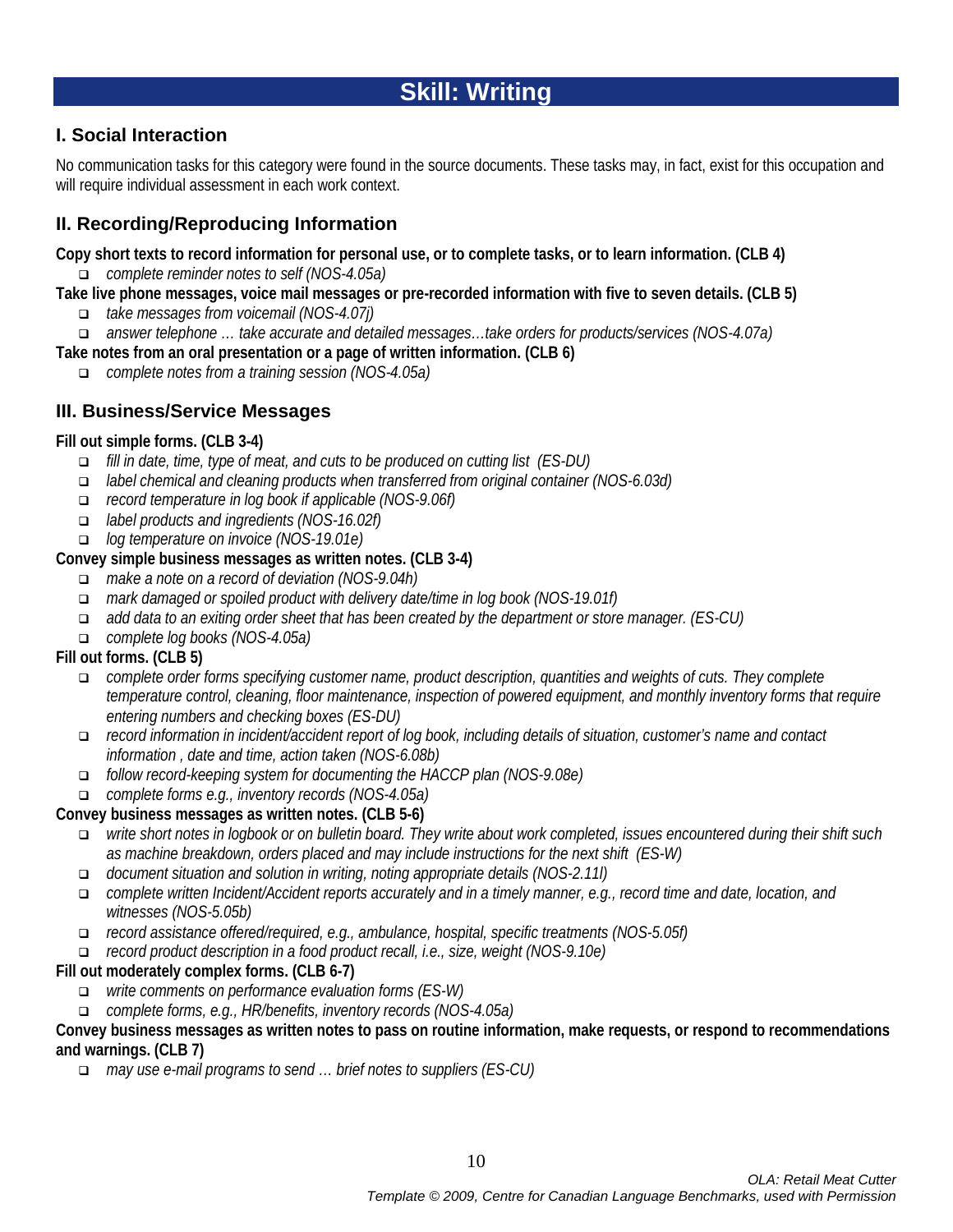# **IV. Presenting Information**

**Write a paragraph to relate/narrate a sequence of events; to describe a person, object, scene, picture, procedure or routine; or to explain reasons. (CLB 5)**

*record common problems and solutions used (NOS-1.09i)*

**Write one or two paragraphs to: relate a familiar sequence of events, tell a story; provide a detailed description and comparison of people, places, objects and animals, plants, materials, or routines; or to describe a simple process. (CLB 6)**

*may write letters or accident reports for compensation claims (ES-W)* 

11